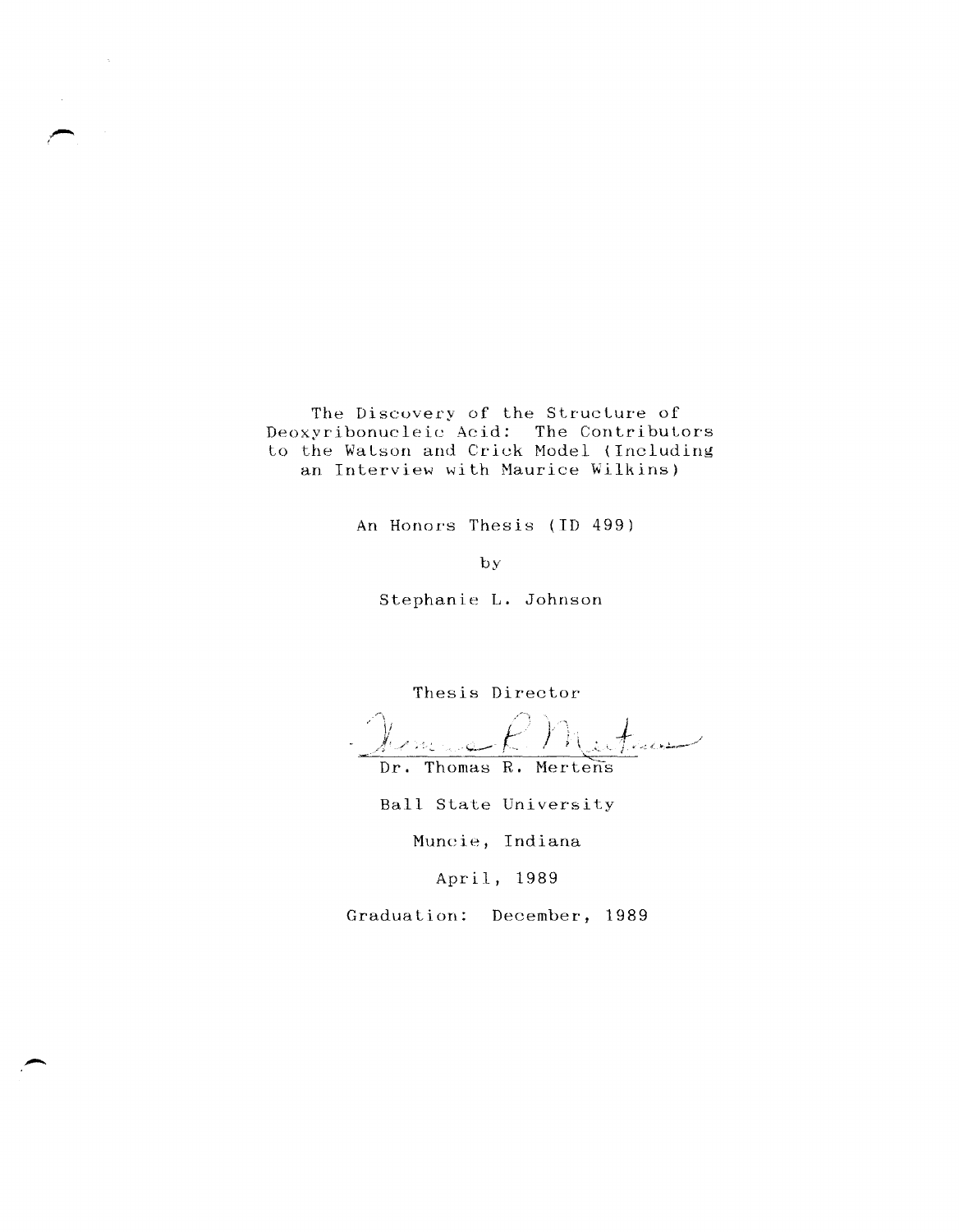Spean<br>Thesic<br>Thesic<br>Thesic<br>Thesic<br>Thesical

# Table of Contents

| Page                   |
|------------------------|
|                        |
|                        |
|                        |
|                        |
|                        |
|                        |
|                        |
|                        |
|                        |
|                        |
|                        |
| Original Manuscript13  |
| Article Reprintaffixed |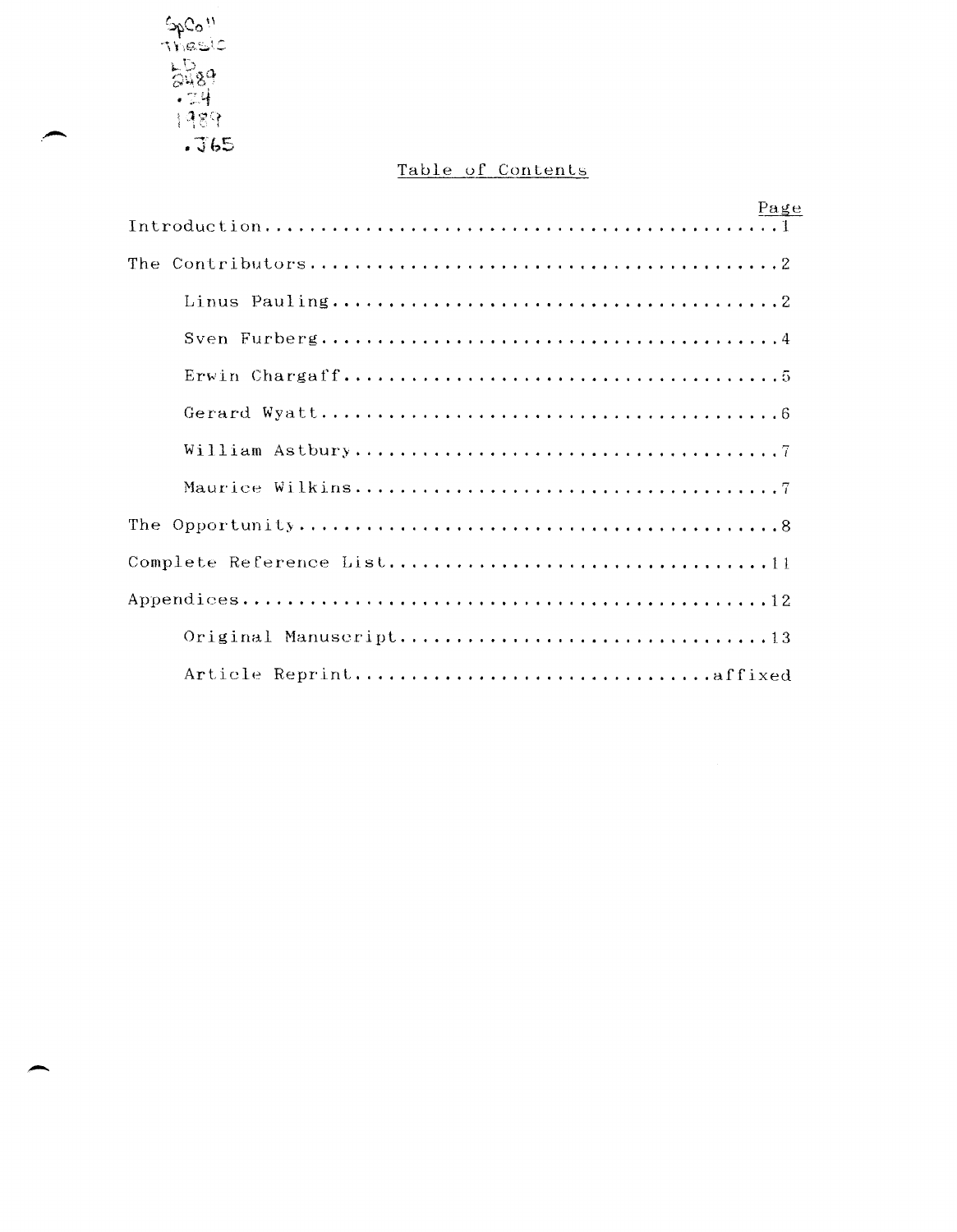In Lhe April 25, 1953 lssue of Nature, James D. Watson and Francis H. C. Crick made an announcement which proved to be the beginning of a revolution in molecular biology and genetics: they published their model of the structure of the genetic material, deoxyribonucleic acid (DNA). As with any scientific advancement, there was a great deal of experimentation-done before the actual proposal of this model. In this particular case, Watson and Crick were not directly involved in the experiments Lhey cited as references in their article "Molecular Structure of Nucleic Acids: A Structure for Deoxyribose Nucleic Acid," which was mentioned above. They were, instead, "model builders," providing ingenious insight into the puzzle of life (Watson, 1986, 48).

Who, then, were the experimenters who provided the valuable contributions necessary to help make the parts of the DNA puzzle fit together? Further, what information did they provide which helped Watson and Crick solve the puzzle? The answers to these questions can easily be found in the Nature article cited above, since Watson and Crick specifically mentioned their main contributors and briefly discussed their individual contributions. discussed Furthermore, obtaining copies of the original articles cited as references by Watson and Crick facilitated an even fuller understanding of these contributions. And finally, one even more significant step, an interview with a contributor and Nobel prize co-winner, personalized the subject and fostered a very meaningful understanding of his specific contribution to the model of the structure of DNA.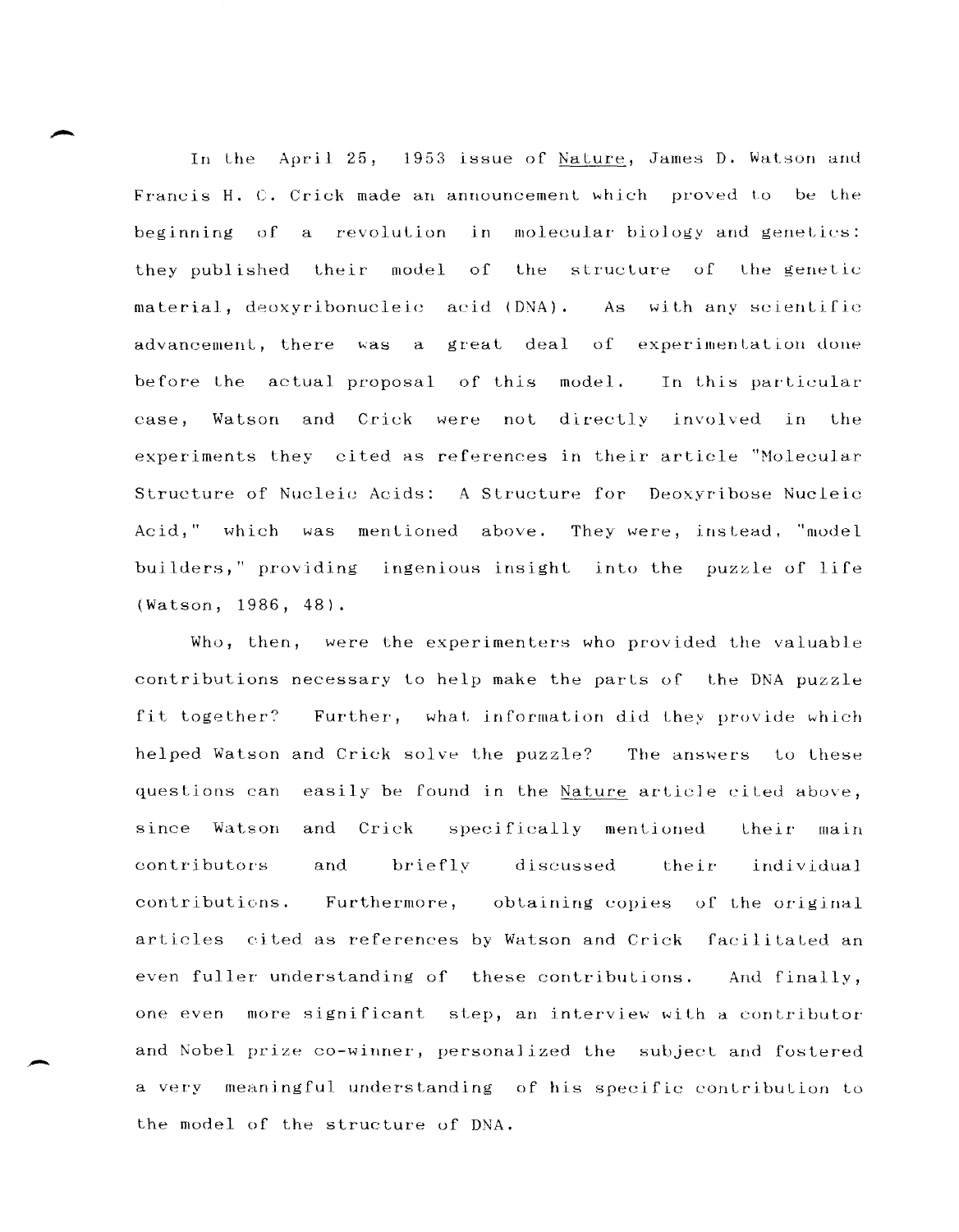#### THE CONTRIBUTORS

According to the reference list Watson and Crick set forth in their original article, the contributors to the development of their model were Linus Pauling and Robert B. Corey, Sven Furberg, Erwin Chargaff (S. Zamenhoff, G. Brawerman, and E. Chargaff), Gerard R. Wyatt, William T. Astbury, and Maurice H.F. Wilkins and Of course, this list includes only cited John T. Randall. references as they appeared in their article. It is obvious that these were not the only contributors to the model Watson and Crick constructed, considering the vast base upon which all of this knowledge most surely rested. However, Watson and Crick attempted in this context to give credit where credit was due.

# Linus Pauling

Going through in logical order, as Watson and Crick did, the first contributor may be said to have been Linus Pauling. In conjunction with Robert B. Corey, Pauling published an article, "A Proposed Structure for the Nucleic Acids," which suggested a  $mode1$ for the structure of DNA. Ultimately, of course, this model was shown to be incorrect, but it was useful in some ways.

alpha-helix structure of Linus Pauling discovered the polypeptides. This discovery made a big impact on the field of structural crystallography because of the obvious prevalence of helices in biologically important molecules (Olby, 1974, 278). Pauling used his knowledge of helices to help him in his own quest to discover the structure of DNA.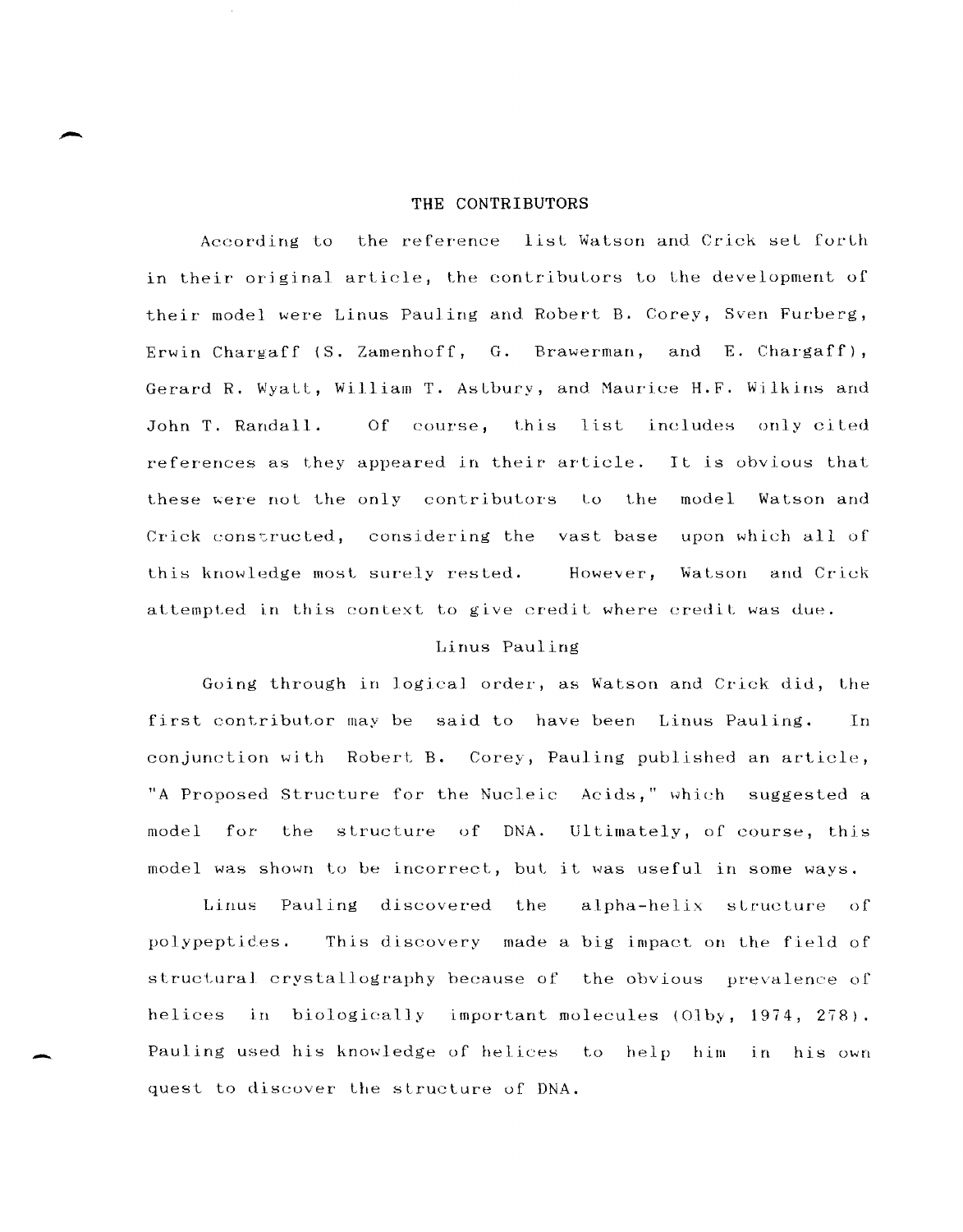Watson and Crick cite Pauling and Corey: "Their model consists of three intertwined chains, with the phosphates near the fibre axis, and the bases on the outside" (Watson & Crick, 1953, 737). This is the basic description which Pauling and Corey also gave: "We assume, accordingly, that the structure to be formulated is a helix. The giant molecule would thus be cylindrical, with approximately circular cross-section" (Pauling & Corey, 1952, 86). They went further to say that. ..

the cylindrical molecule is formed of three chains, which are coiled about one another. The structure that *we propose is* a *three-chain* structure, *each chain being a helix* ~ith *fundamental translation equal tu* 3.4 4, and the three *chains* being related to one another...by the *operatiun of* a *threeFuld* axjs (Pauling & Corey, 1952, 87). (Italics added).

In response to the Pauling model, Watson and Crick frankly stated that this structure was "unsatisfactory for two reasons." In the first place, they were not satisfied that Pauling was reading his X-ray patterns correctly, because they felt that the salt, not the free acid, was what gave the X-ray images. The phosphates in the center of the axis would not work because they would repel each other. Secondly, the van der Waals distances were too small in their opinions (Watson & Crick, 1953, 737).

Aside from his obviously valuable chemical and scientific contribution, Pauling also provided another type of help to Watson and Crick--incentive and urgency. Peter Pauling, the son of Linus Pauling, was sharing an office at Cambridge with Watson and Crick at the time they were working on their model. During that time, Linus would write enthusiastic letters to his son

-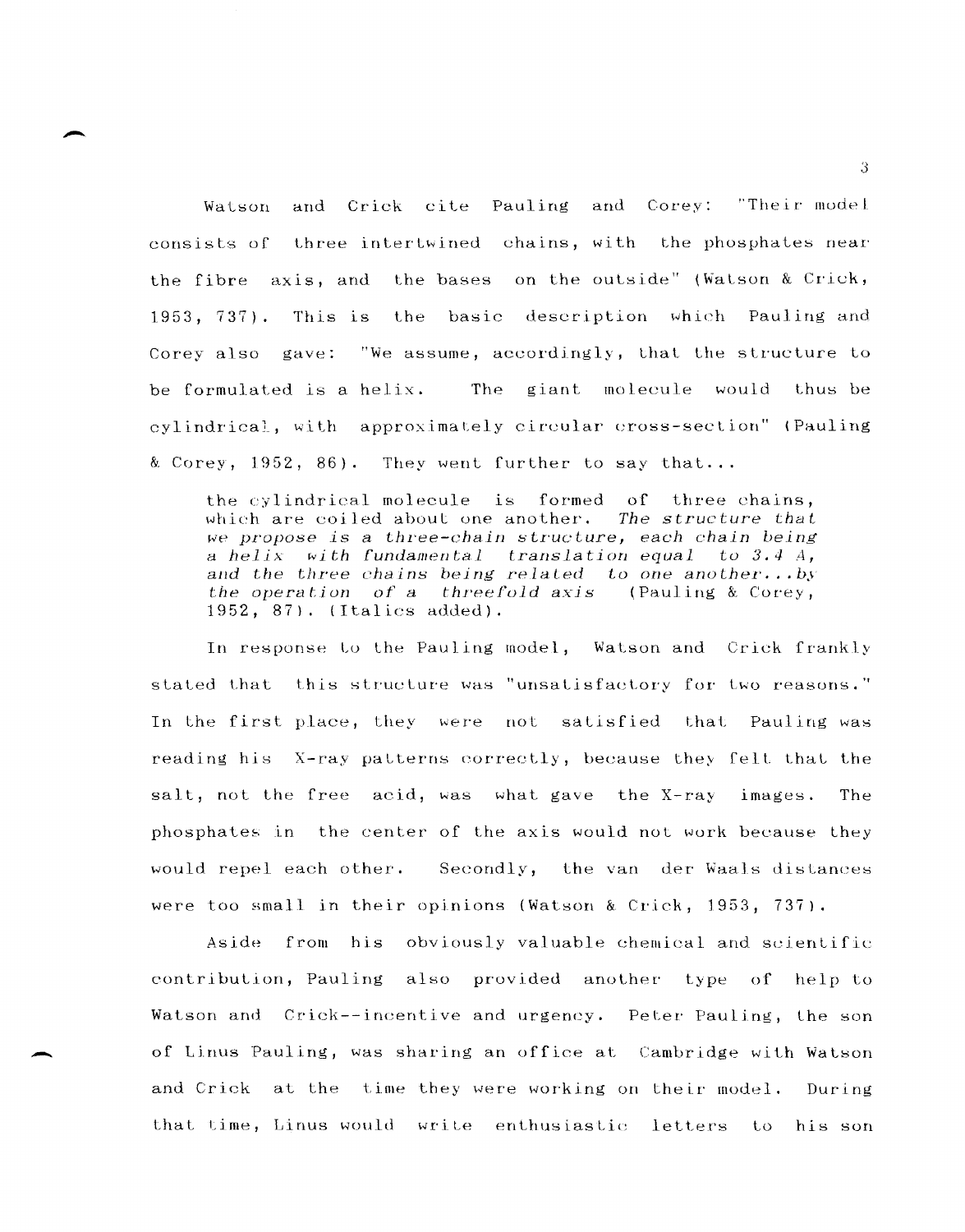about the work he (Linus) was doing and the advances he was making in his work on the structure of nucleic acids. Tt. was just such a letter which Peter received from his father that frightened Watson and Crick, making them fear that "Linus had a chance to steal the prize" (Watson, 1986, 125). This letter was the antecedent to the article Pauling and Corey wrote and published. Although the structure Pauling and Corey proposed was incorrect, Watson and Crick were motivated to step-up the pace of their work and they became fiercely more determined to discover the true structure.

# Sven Furberg

A second contributor was Sven Furberg, Like Pauling and Corey, he published a proposal for the structure of nucleic acids before Watson and Crick did. He actually proposed two different models, although he preferred his first, and, indeed, it was nearer to being correct than was his secund. The article, "On the Structure of Nucleic Acids," was published in 1952 in the Acta Chemica Scandinavica volume 6, pages 634-640. explanation of his model is as follows: His

In model 1, the pyrimidine and purine rings are piled in a central column directly on top of each other, 3.4 A apart, with the ribose rings and the phosphate groups in a spiral enclosing the column (Furberg, 1952, 638).

Loosely translated, this means his model was a single helix, with the sugar being perpendicular to the attached base. The bases were in the inside of the helix, and Lhe phosphates on the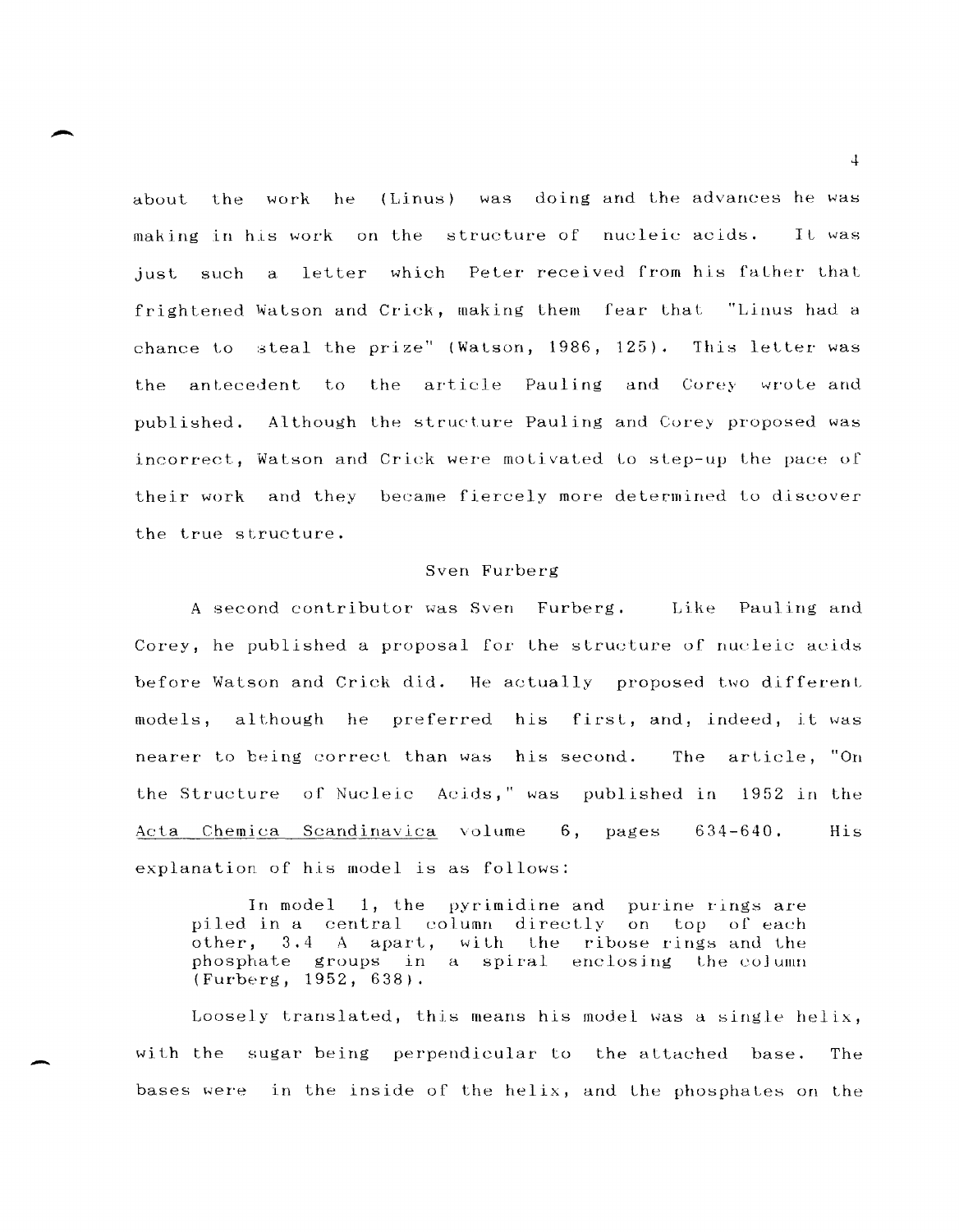outside. This observation is what caught the interest of Watson and Crick.

In their article, Watson and Crick say that their model is a "radically different structure for the salt of deoxyribose nucleic acid" (Watson & Crick, 1953, 737). They pointed out in their article that the structure they presented had two chains in a helix, each of which "loosely resembles Furberg's model No. 1, that is, the bases are on the inside of the helix and the phosphates on the outside" (Watson & Crick, 1953, 737). In other words, Watson and Crick here noted the similarities between the proposed structure of Furberg and their own proposed structure of DNA.

## Erwin Chargaff

Another contributor, or team of contributors, was Erwin Chargaff and his co-authors, Stephan Zamenhof and George Brawerman. In 1952 they published the article, "On the Desoxypentose Nucleic Acids From Several Microorganisms," in Biochimica et Biophysica Acta volume 9, pages 402-405. In their laboratory at Columbia University in New York City, Lhey were working with bacterial transformation, in an attempt to distinguish DNAs derived from different species.

The most significant contribution Chargaff made was the fact that he noticed that the purine/pyrimidine ratio in DNA always was approximately one-to-one. That is,  $A/T = 1$  and  $G/C = 1$ . These are called the Chargaff ratios, and they helped Watson and Crick infer the structure of DNA.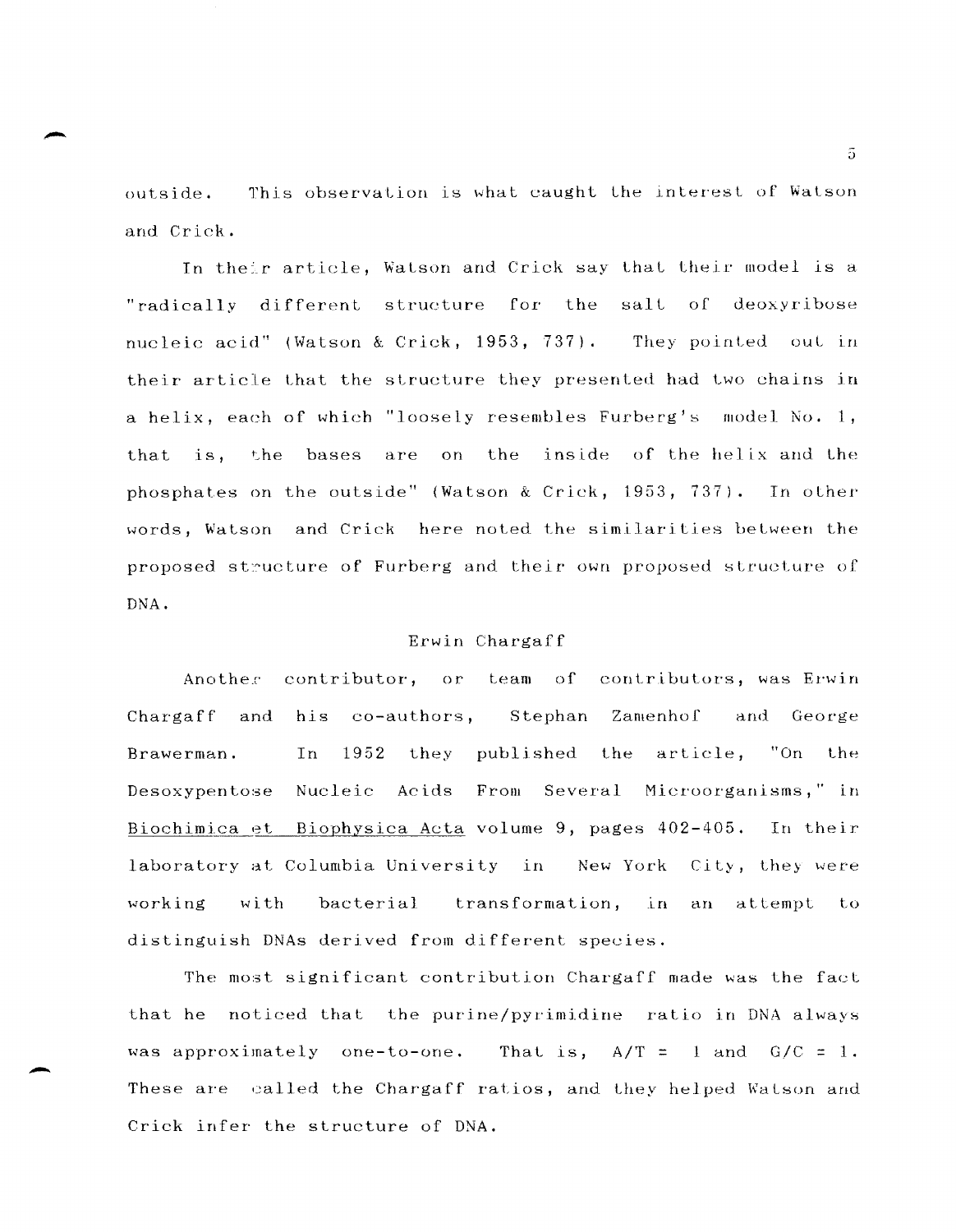It has been found experimentally that the ratio of the amounts of adenine to thymine, and the ratio of guanine to cytosine, are always very close to unity for  $deoxyribose$  nucleic  $acid...In$  other words, if an adenine forms one member of a pair, on either chain, then on these assumptions, the other member must be thymine (Watson & Crick, 1953, 737).

Chargaff, in his experiments, disproved what had been known as the tetranucleotide theory. This theory stated that DNA was chemically made up of a repeating sequence of the bases,  $G \subset A \subset T$ in animals, and G A C U in plants. It was Chargaff's work that finally conclusively disproved this.

#### Gerard Wyatt

Another contributor to the Watson and Crick model of DNA was Gerard Wyatt. In  $1952$ , he published results of one of his experiments in the Journal of General Physiology volume 36, page 201. In his data came even more conclusive evidence that the Chargaff ratios were, indeed, a correct interpretation uf the equality of content between purines and pyrimidines. Wyatt analyzed DNA from wheat germ, herring sperm, and viruses that attacked insects, and he found the one-to-one ratios of adenine to thymine and guanine to cytosine. He also found a " $5$ -methylcytosine, which is a cytosine with an extra group of atoms attached at one point around the ring..." in some viruses (Wyatt, 1952, 201). This initially caused some alarm because it was a new base, but he showed experimentally that the ratio of Lhis variant of cytosine also fit in the one-to-one ratio with guanine. This discovery finally demonstrated that the ratios were valid.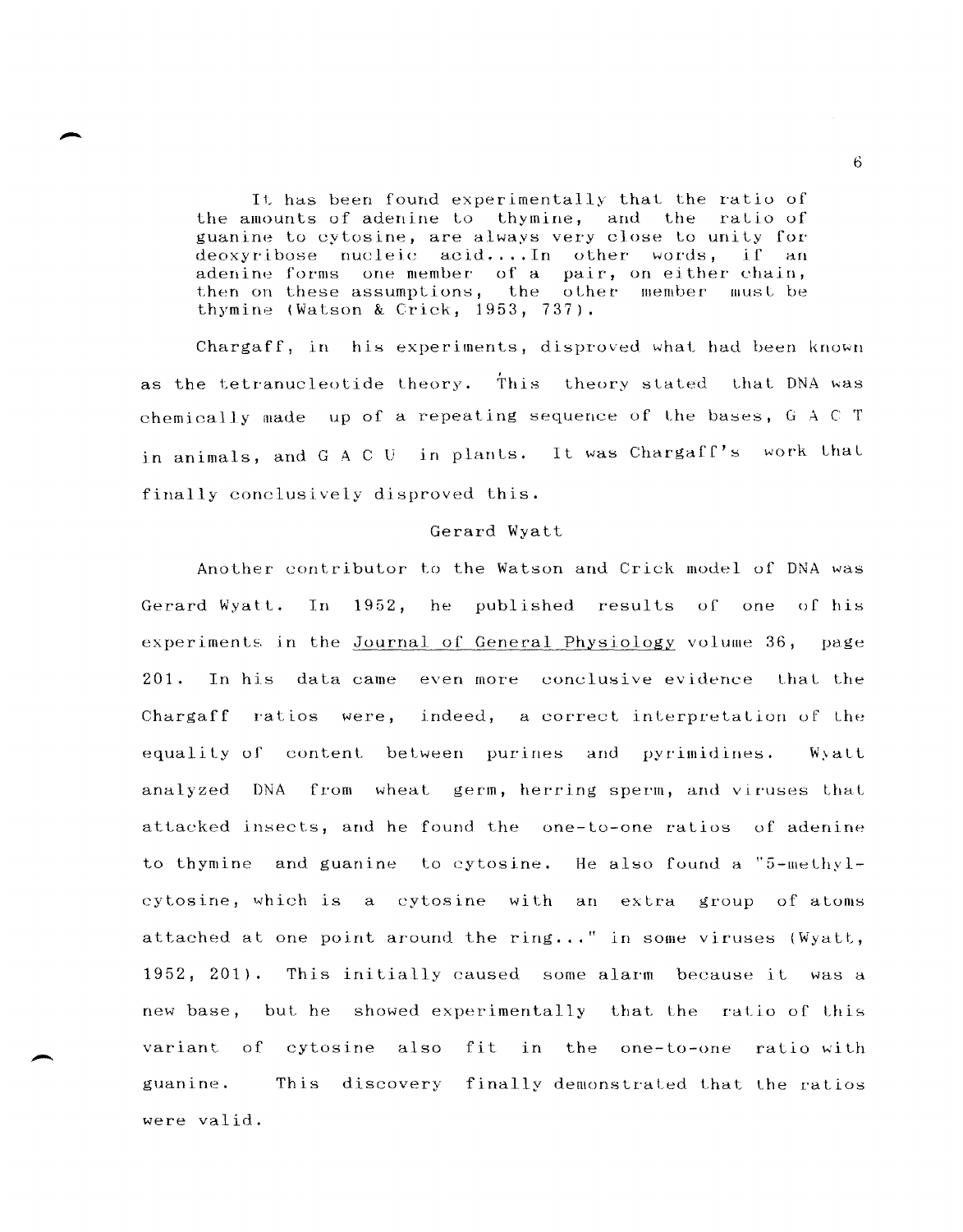#### William Astbury

Still another contributor to the Watson and Crick model was William T. Astbury. He was a physicist and scientist that helped popularize the term "molecular biology" (Olby, 1974, 59). His contribution to Watson and Crick was his X-ray diffraction photographs of DNA. He was one of the pioneers of the use of Xray crystallography in textile research and biology. Tn. addition, he succeeded in obtaining one of the first clear X-ray photographs of DNA. This X-ray photograph was published in his 1947 article "X-ray Studies of Nucleic Acids," which appeared in Symposia of the Society for Experimental Biology, volume 1, pages  $66 - 76$ . This X-ray photograph was of good quality, but not entirely sharp. However, it was helpful to Watson and Crick, and thus was cited in their article (Olby, 1974, 357).

# Maurice Wilkins

Finally, the last cited contributor to the Watson and Crick model of DNA was a man named Maurice H.F. Wilkins. Working at King's College in London in conjunction with John T. Randall and Rosalind Franklin, Wilkins and his colleagues obtained clear Xray diffraction photographs of crystalline "desoxypentose nucleic acid" (Wilkins & Randall, 1953, 192).

In the article Wilkins and Randall published, "Crystallinity in Sperm Heads: Molecular Structure of Nucleoprotein in vivo," Biochimica et Biophysica Acta, volume 10, pages 192-193, Wilkins says, "One may reasonably hope to make an unambiguous structure determination of the nucleate fibres because of their high degree

 $7<sup>1</sup>$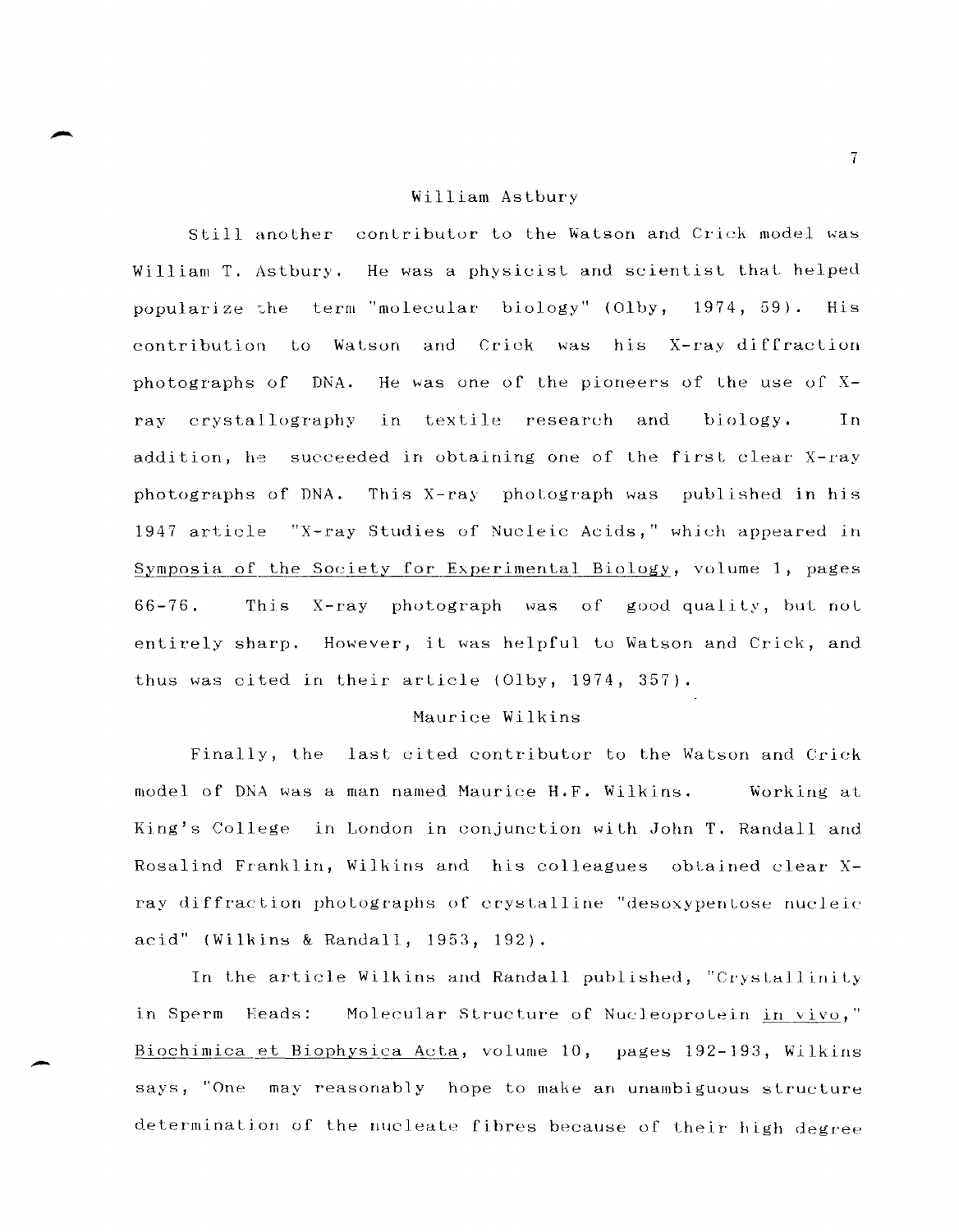of crystalline perfection" & Randall, 1953, 192). This, indeed, is the advice which Watson and Crick took when they proposed their structure of DNA.

## **THE OPPORTUNITY**

In an attempt to gain undergraduate credit in Biology 498, a course which offers credit 1n biologically-related independent research by students, my professor, Dr. Thomas R. Mertens, and I designed a project whereby I would visit the laboratories where the famous Nobelists, Watson, Crick, and Wilkins worked, and I would take photos and write a short human interest article about these important places. These laboratories were located in England, with Watson and Crick's being in Cambridge, and Wilkins's in London.

The name of the laboratory where Watson and Crick worked was the Cavendish Laboratory. The laboratory where Wilkins worked was called the Wheatstone Physics Laboratory, inside the King's College building. Unfortunately, I found that the laboratories were not at all similar to what they had been in the 1950s during the time the jmportant discoveries were made by the future Nobelists. The laboratories were victims of the technological change happening around them. The Cavendish Laboratory was completely redone and consumed by the political science department at Cambridge, and the new Cavendish had been relocated. The Wheatstone Physics Laboratory in London was once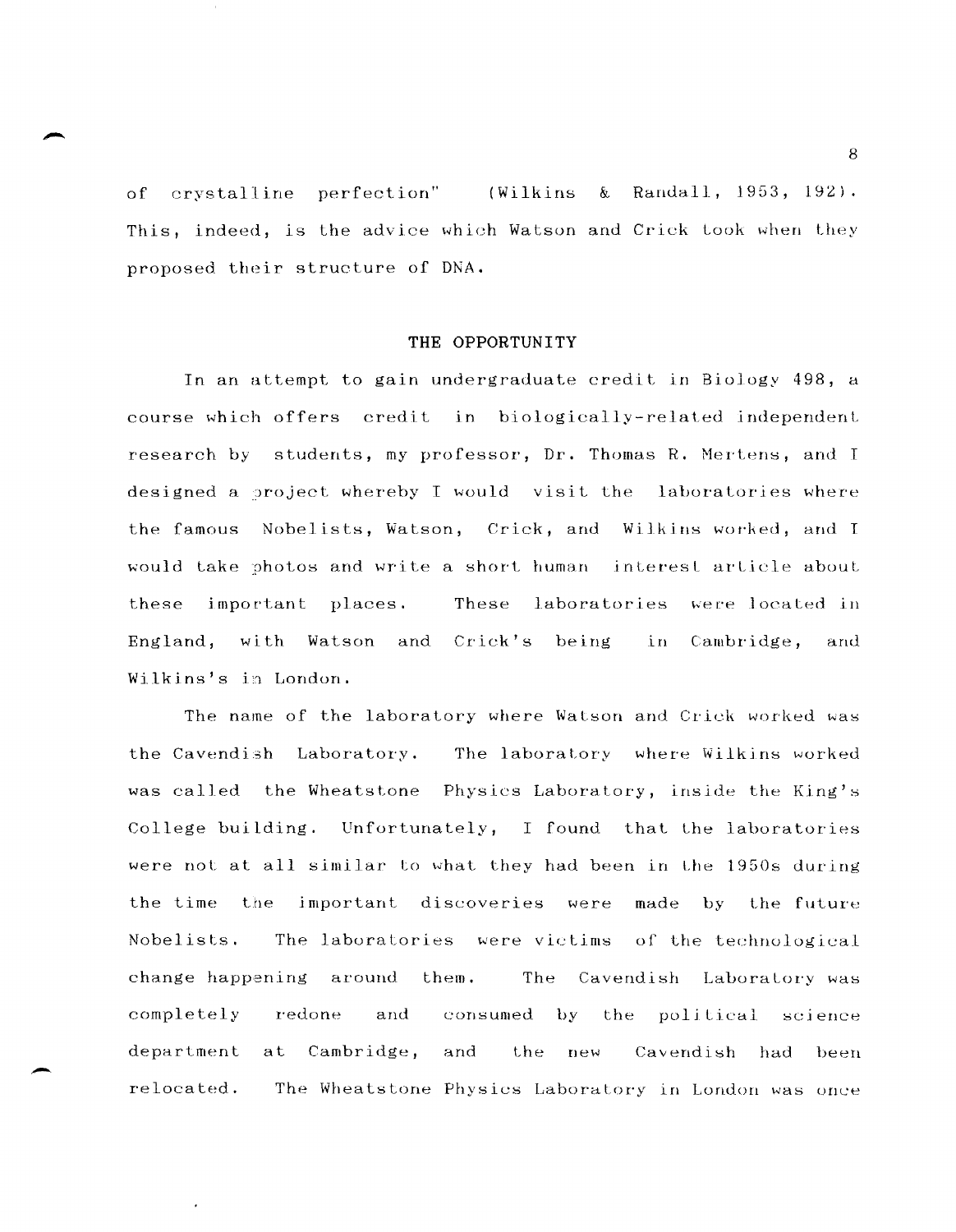a very high-ceilinged room, and had since been divided into two separate floors.

The equipment which I desired to see at King's College was in a storage area on an alley off of the Strand in London, the cosmopolitan location of the King's College building. I was taken to this place by a man-named Dr. Fredrick Eagles, who proved to be most helpful.

When I saw the storage room and the old X-ray diffraction "dinosaurs" with which I did not have much familiarity, I became quite discouraged. This, of course, was evident to Dr. Eagles. <sup>I</sup>had recently made the fruitless two-hour trip Lo Cambridge, only to find that the Cavendish was now part of the political science department, and I had told him about this distressing news. He showed me listened very sympathetically, and he very kindly the equipment I had requested to see. He gave me a tour of the College and the "campus" (building), and showed me their view of the river Thames and the National Theatre. He also told me that the original Watson and Crick model was located in London at the British Museum, but it was inside glass, and with my unsophisticated camera, I might have difficulty obtaining an acceptable photograph.

Then I casually asked him about the status of Dr. Wilkins at King's College. He told me that Dr. Wilkins was in semiretirement, but he came in on certain days of the week to teach a course about Medical Law and Ethics. I wondered if he might like to talk with me, if he could fit me into his schedule. Dr.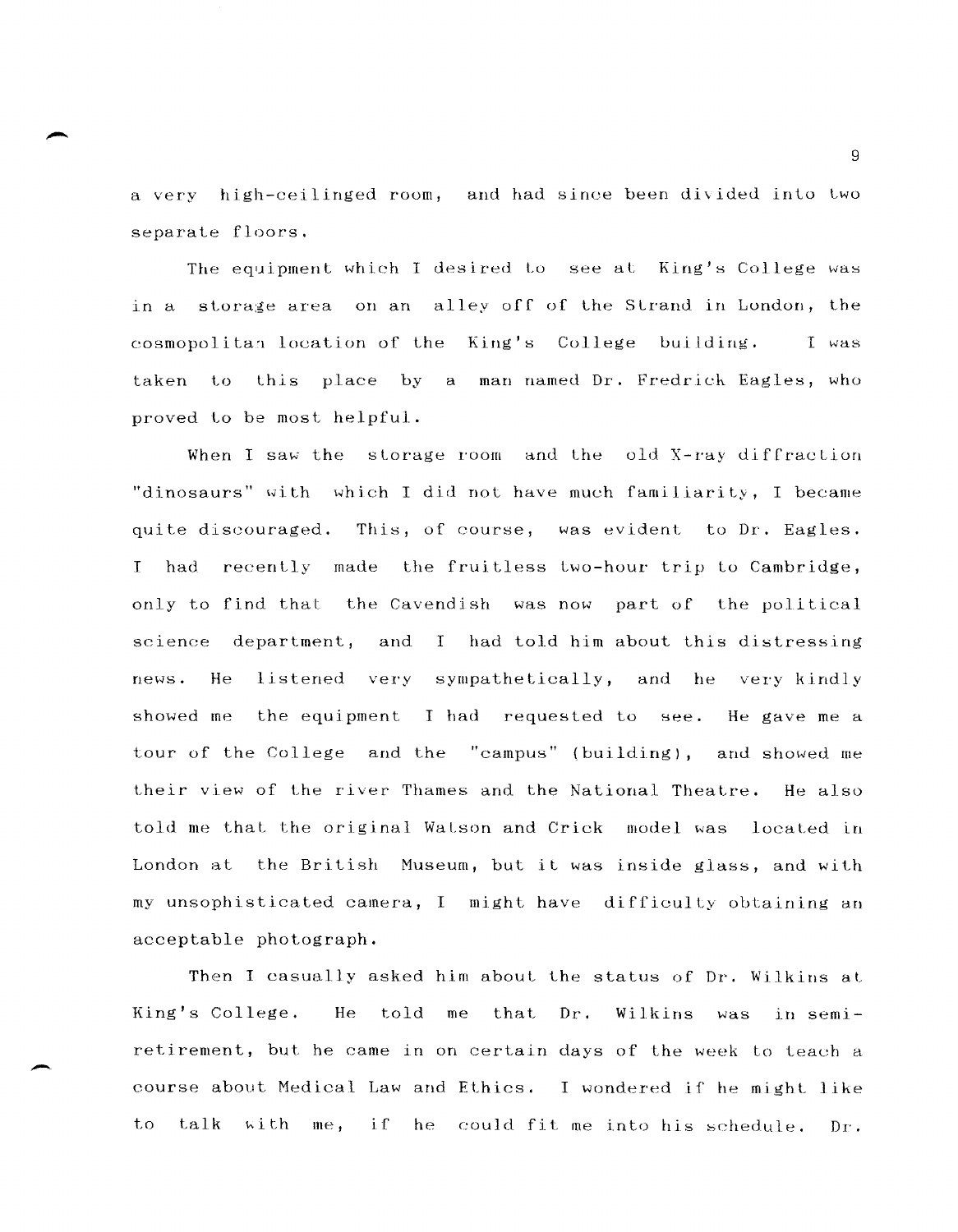Eagles was thrilled at this suggestion, nearly assuring me that Dr. Wilkins would not mind talking with me. He called immediately and made an appointment for me to talk with Dr. Wilkins three weeks later, at my convenience! This was the stroke of luck I so desparately needed, and I thanked Dr. Eagles ever so graciously, and left King's College whistling and strolling along the Strand.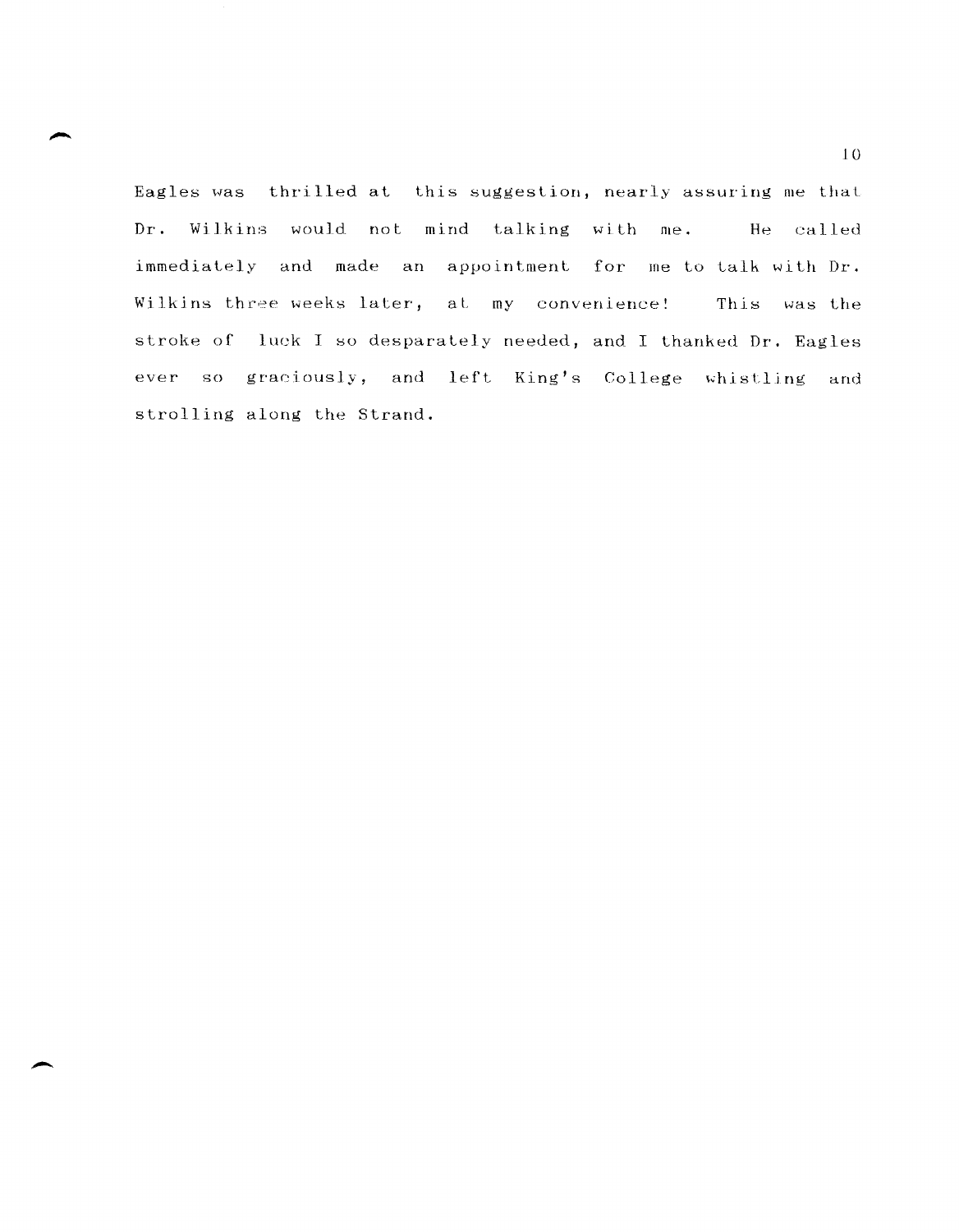#### COMPLETE REFERENCE LIST

- Astbury, W.T. (1947). X-ray studies of nucleic acids. Symposia of the Society of Experimental Biology, 1, 66-76.
- Chargaff, E., Zamenhof, S., & Brawerman, G. (1952). On the desoxypentose nucleic acids from several microorganisms. Biochimica et Biophysica Acta, 9, 402-05.
- Furberg, S. (1952). On the structure of nucleic acids. Acta Chemica Scandinavica, 6, 634-640.
- Moritz, C. (Ed.). (1963). M.H.F. Wilkins. Current Biography Yearbook (24th ed.). New York: The H.W. Wilson Co.
- Olby, R. (1974). The Path to the Double Helix. Seattle: University of Washington Press.
- Pauling, L. & Corey, R.B. (1953). A proposed structure for the nucleic acids. Proceedings of the National Academy of Sciences, 39, 84-97.
- Reidman, S.R. & Gustafson, E.T. (1963). Portraits of Nobel Laureates in Medicine and Physiology. London: Abelard-Schuman Ltd.
- Soukes, T.L. & Stevenson, L.G. (1966). Nobel Prize Winners in Medicine and Physiology: 1901-1965 (2nd ed.). London: Abelard-Schuman.
- Watson, J.D. (1986; originally published in 1968). The Double Helix. New York: Penguin Books.
- Watson, J.D. & Crick, F.H.C. (1953). Molecular structure of nucleic acids: A structure for deoxyribose nucleic acid. Nature, 171 (4356), 737-38.
- Who's Who  $(139th ed.)$ .  $(1987)$ . M.H.F. Wilkins. New York: St. Martin's Press.
- Wilkins, M.H.F. & Randall, J.T. (1953). Crystallinity in sperm heads: molecular structure of nucleoprotein Biochimica et Biophysica Acta, 10, 192-93. in vivc.

Wyatt, G.R. (1952). Journal of General Physiology, 36, 201.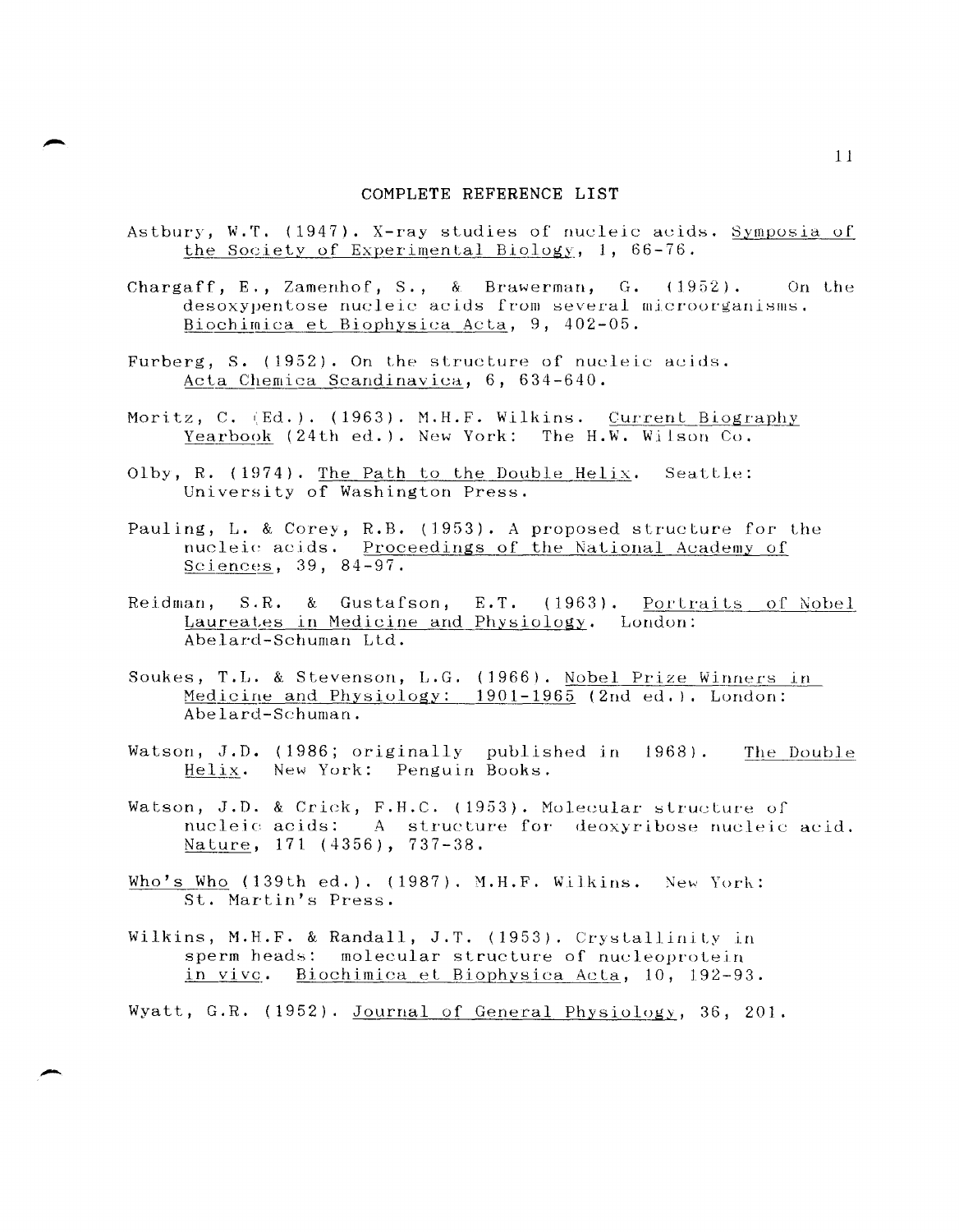# APPENDICES

 $\sim 10^7$ 

The first appendix is an original manuscript which my professor, Dr. Mertens, and I submitted to be published in the American Biology Teacher. The second appendix is a reprint of the article as it appears on pages 151-153 of the March 1989 issue of the above periodical.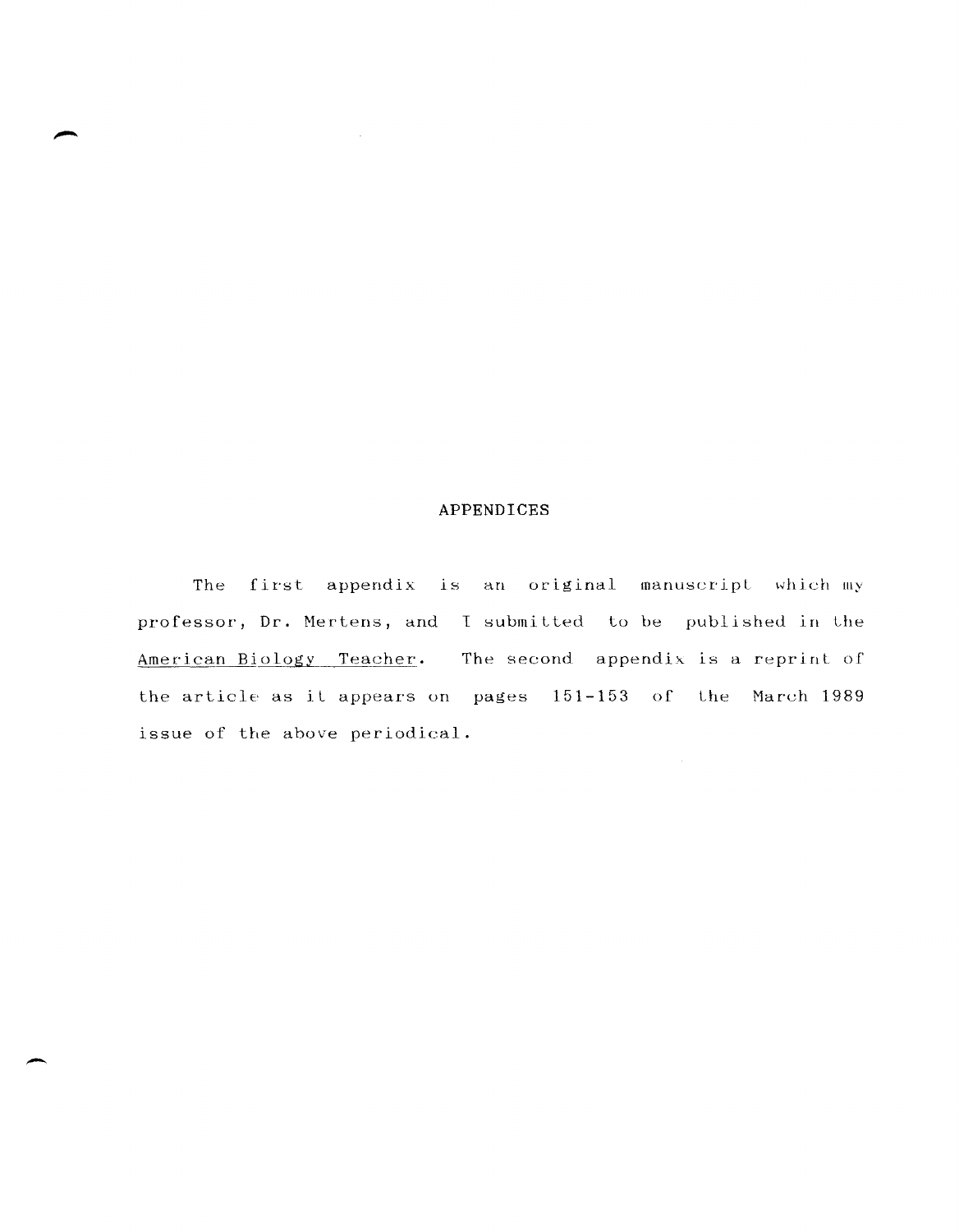An Interview with Nobel Laureate Maurice Wilkins

Stephanie Johnson

and

Thomas R. Mertens

Stephanie Johnson is an undergraduate biology major at Ball State University. While studying at Ball State's London Centre in Autumn, 1987, she had the opportunity to interview Dr. Wilkins. Her faculty advisor is Thomas R. NerLens, Distinguished Professor of Biology Education at Ball State-University and former president (1985) of NABT. Office Telephone (TRM): 317-285-8827

Home Telephone (TRM): 317-284-6942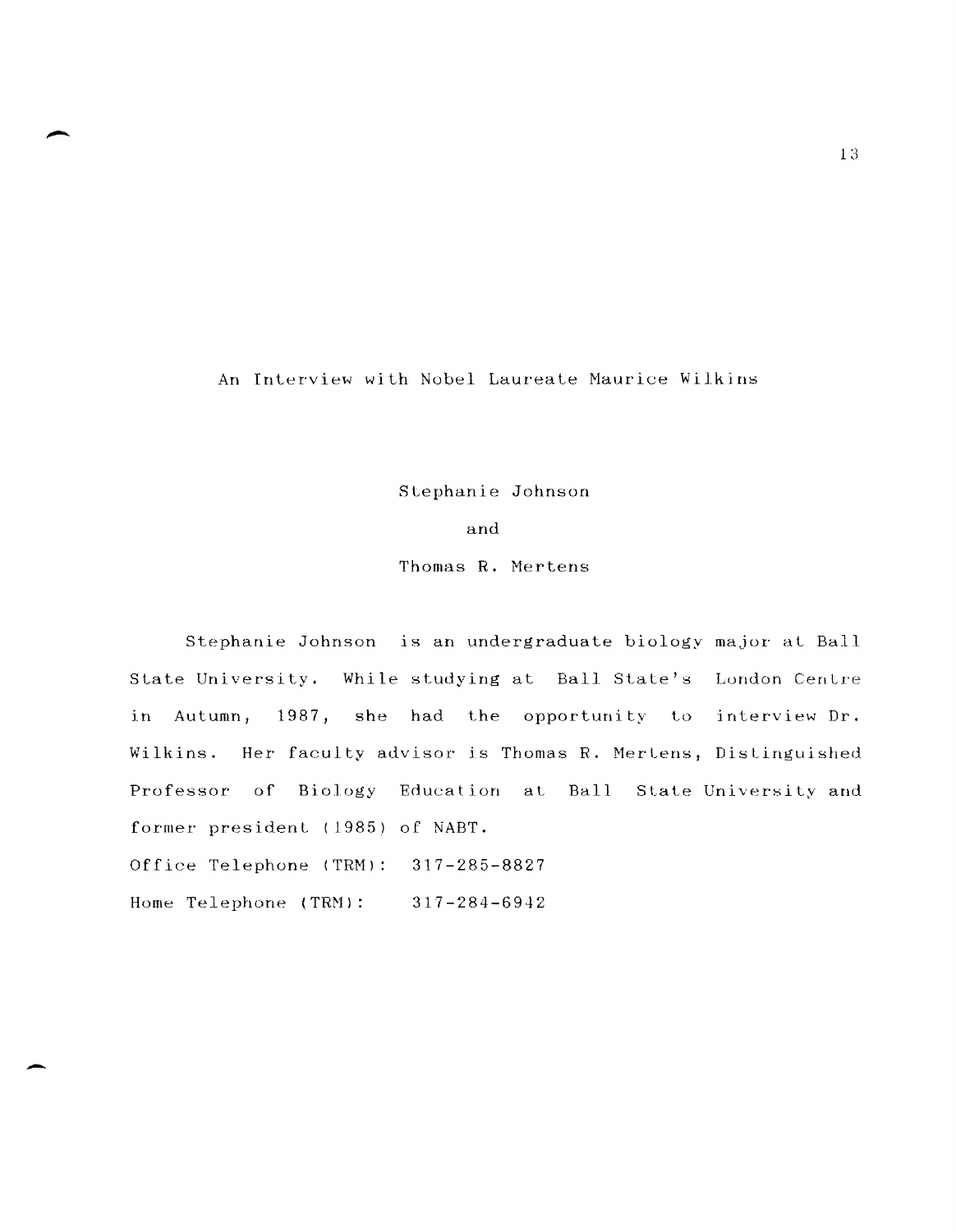In 1962, three men, Maurice Wilkins, Francis Crick, and James Watson, shared the Nobel Prize in Medicine and Physiology for what many have called "the greatest discovery in modern biology" (Sourkes & Stevenson 1966). This discovery, the elucidation of the structure of deoxyribonucleic acid ( $DNA$ ), was first published in the April 25, 1953 issue of Nature. This work, which included that of the X-ray crystallographer Rosalind Franklin, has virtually paved the way for the entire field of modern genetics.

Deoxyribonucleic acid, better known as DNA, is an essential component of all living cells. It is composed of four different nucleotides, each of which is made up of a nitrogenous base,  $a$  5carbon sugar (deoxyribose), and a phosphate subunit. The nucleotide components polynucleotide chains forming a ladder-like structure, twisted arranged in two complementary about itself to constitute what is called a "double helix." The importance of DNA is its function in cells; it carries the genetic code and establishes patterns of heredity. The discovery of its structure has answered many questions about genetics, as well as raising many others which have been and are currently being researched by scientists allover the world.

# Haurice Wilkins

One of the men involved in the discovery of the structure of DNA was the British biophysicist, Maurice Wilkins. Born in Pongaroa, New Zealand in 1916, Wilkins was brought to England at age six to be educated at King Edward's School in Birmingham. He

-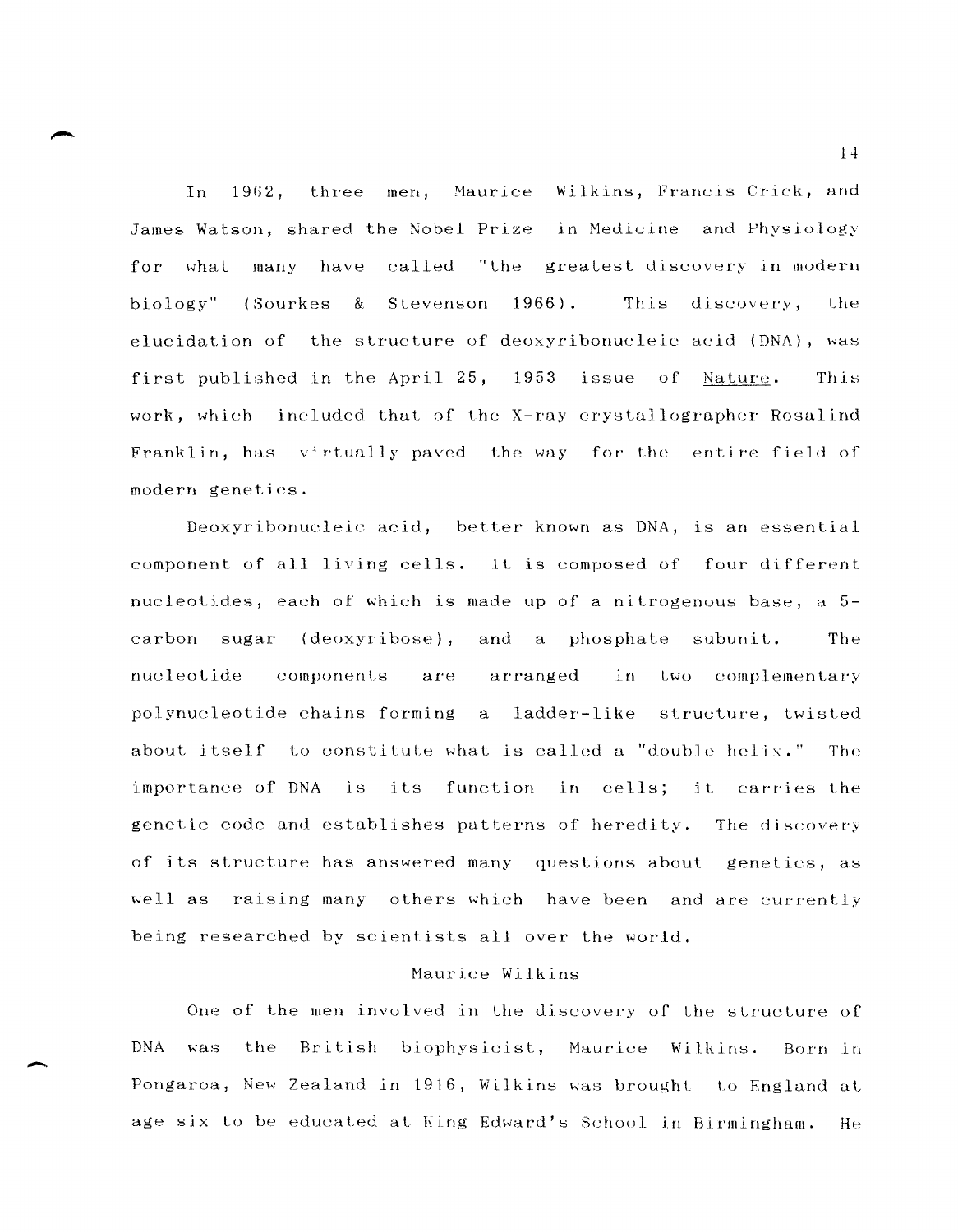then earned his B.A. degree in 1938 from St. John's College, Cambridge (Reidman & Gustafson 1963). He did graduate research under Sir John Randall at the University of Birmingham on luminescence and phosphorescence as related to radar screens, thus earning his Ph.D. degree in 1940 (Moritz 1963).

During World War II, Wilkins came to the United States with other nuclear physicists to work on the Manhattan Project which developed the atomic bomb. Specifically, Wilkins worked on the separation of uranium isotopes at the University of California in Berkeley. After the war, he returned to England and focused his interests on the field of biology (Reidman & Gustafson 1963).

After his return to Britain, Wilkins became a lecturer on physics at St. Andrew's University in Scotland in 1945. In 1946, he joined the Medical Research Council at King's College of the University of London (Moritz 1963). He became an honorary lecturer in the sub-department of biophysics at King's College in 1958, and he was a professor of molecular biology at the same institution from 1963-1970 (Who's Who 1987).

In the early 1950s, Wilkins was working with a gel of DNA, into which he inserted a glass rod and extracted a fiber. He examined the fiber under a microscope with polarized light and recognized that the fibrous nature of DNA was a hint that its structure was crystalline. He then began to employ the X-ray diffraction technique in studying DNA. X-ray data led him to believe that the structure of DNA was in a helical pattern. He discussed this information with Crick  $and$ Watson, who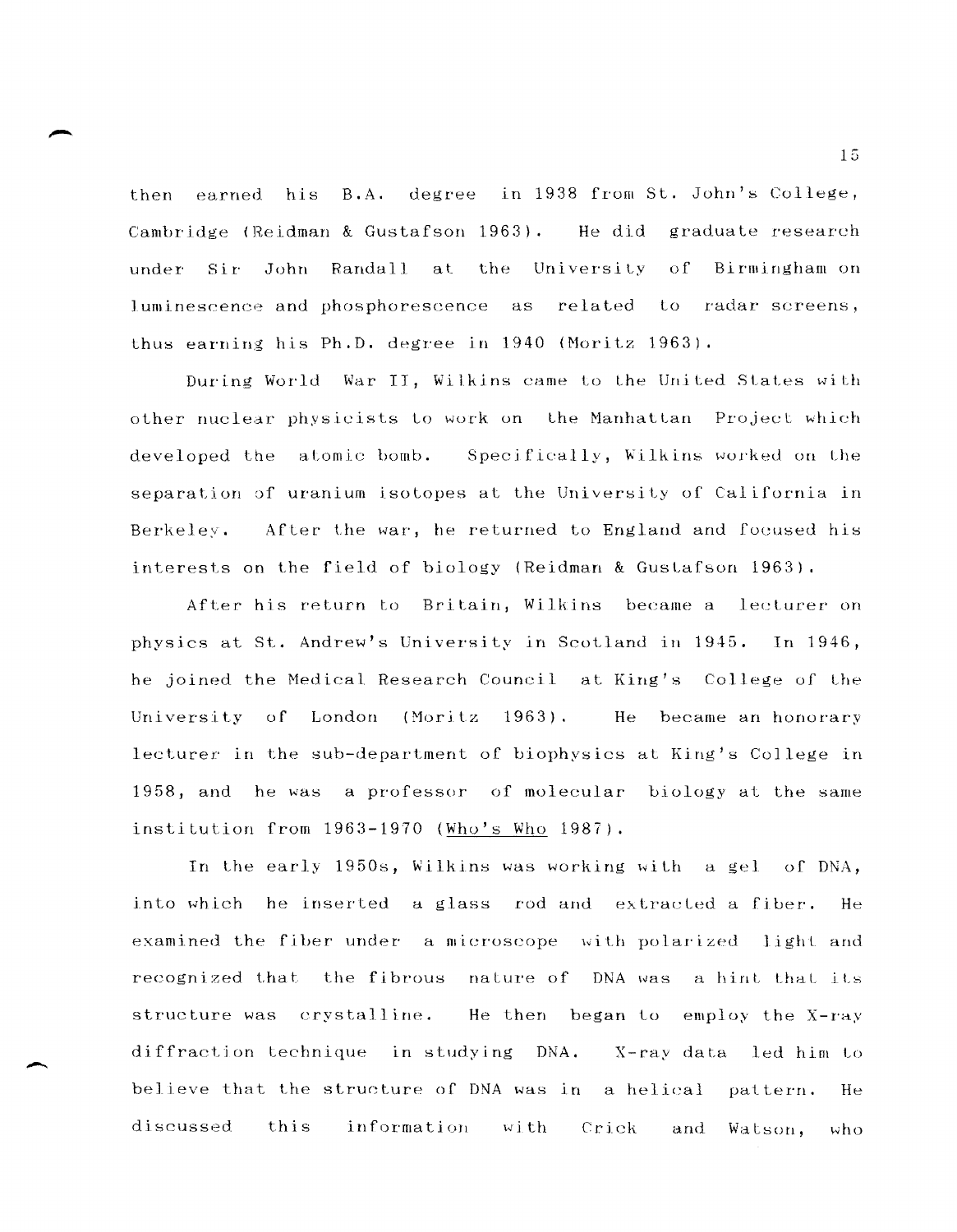incorporated it in building their model of the structure of DNA. This contribution by Wilkins led to his sharing with Watson and Crick in the 1962 Nobel Prize (Reidman & Gustafson 1963).

In 1960, the American Public Health Association recognized the accomplishments of Wilkins, Watson, and Crick by presenting them the Albert Lasker Award. In 1964, Wilkins was named an honorary member of the American Society of Biological Chemists and in 1969 became president of the British Society for Social Responsibility in Science. In 1970, Wilkins became an honorary member of the American Academy of Arts and Sciences, and in 1984, a member of Food and Disarmament International (Who's Who 1987).

# The interview

In November, 1987, the first author had the opportunity to visit with Dr. Wilkins in his office at King's College, London (Fig. 1) and to ask him several questions concerning his receipt of the Nobel Prize and its effects on his professional life and Wilkins also commented upon the direction in which he career. feels modern genetics is headed, and upon his current research interests. His thoughts and insights will, no doubt, interest all who admire his contributions to modern biology.

When asked, "What effect has sharing the The Nobel Prize. Nobel Prize in 1962 had on your career and professional life?",  $Dr.$ Wilkins responded as follows: "More and higher quality people want to work with you." He also noted that there was an "increase in [my] salary and professional status." As might be expected, a Nobel prize winner receives an increased number of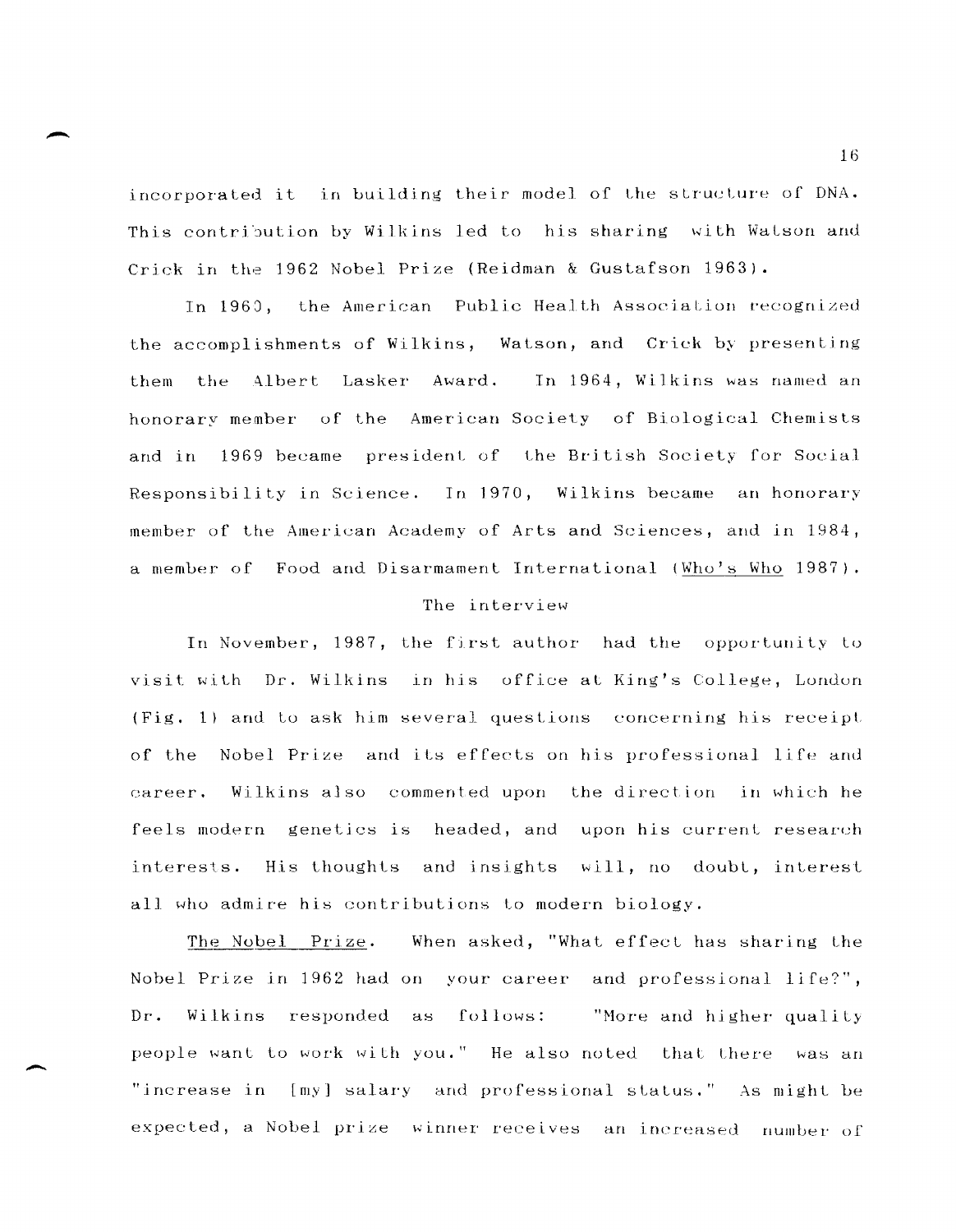invitations to speak and "more invitations to speak at meetings and conferences on wider topics than [one's] own field; for example, 'Science and the World' or 'Science and Religion'." Wilkins believes that the receipt of the Nobel Prize "opens doors" to speak at conferences on such widely divergent topics.

Wilkins recalled that during World War II he had worked on the Manhattan Project at Berkeley, California. In more recent years, however, he has turned his attention to significant global problems such as "World Hunger" and "Nuclear Weapons and Peace." Because of his status as a Nobel Laureate, he has opportunities to address conferences on such topics. Furthermore, Wilkins believes that it is "in Alfred Nobel's spirit to accept some responsibility in this area. Some Laureates feel [that] it's wrong to speak on other topics"--i.e., topics beyond one's field of scientific expertise. Furthermore, Dr. Wilkins asserted that he thinks this may be just "a weak excuse to get out of responsibility." He believes that Laureates have  $\ddot{a}$ responsibility to the public and should study the problems of science and society.

Current Research Interests. Although he began his professional career as a physicist, Dr. Wilkins is best known for his contributions to biology, a field which he entered through the "back door" of biophysics. His long and successful career demonstrates how other scientific disciplines have had a significant impact on the development of biology.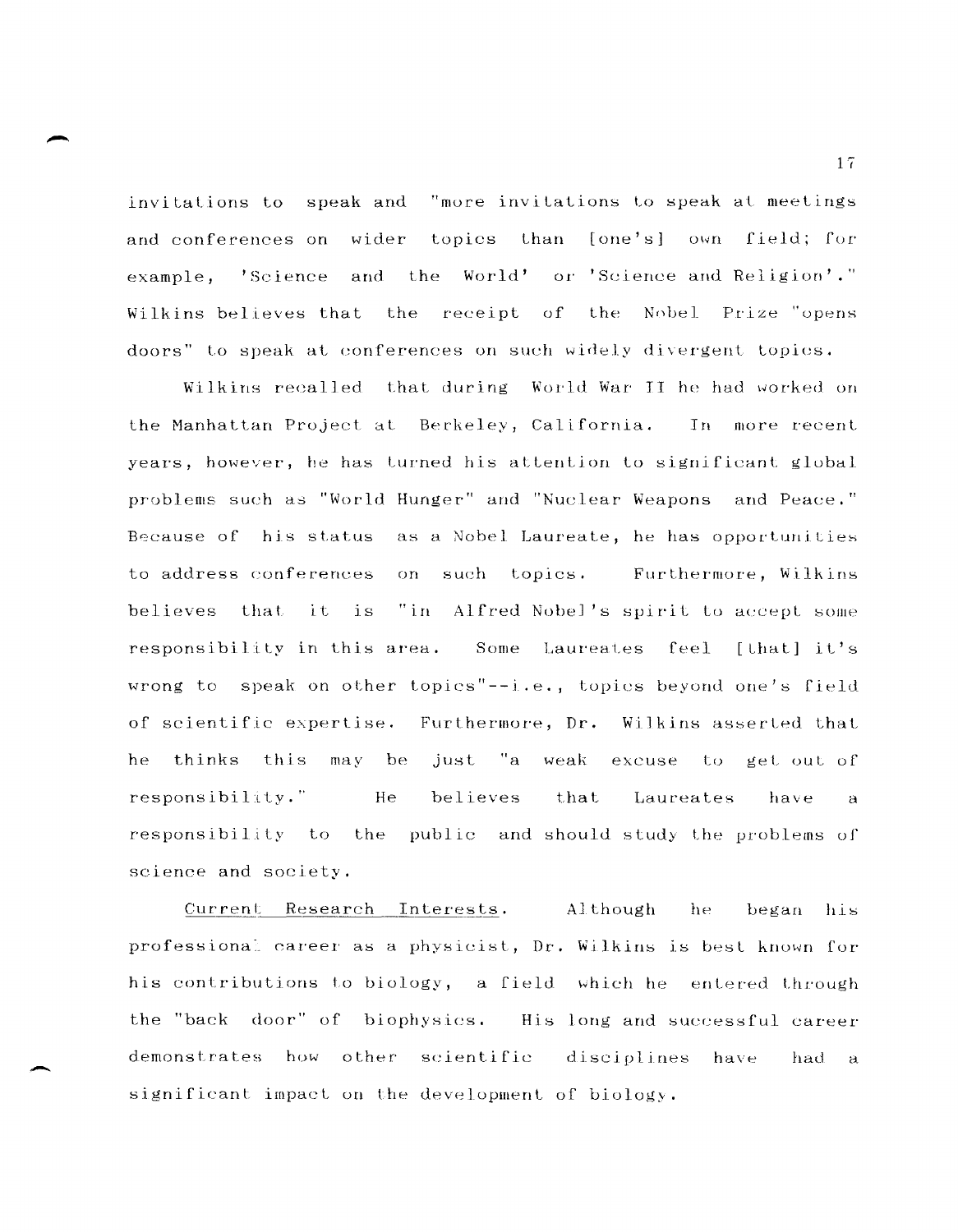In discussing his research, Wilkins provided some background about his more recent interests:

I did neurobiology, mainly nerve cell membranes, for some years, but this was not very exciting and I was not very interested in that. I was interested in neurobiology, but I couldn't find a suitable line of work which was really interesting, so I gave it up after a while.

recently, Dr. Wilkins has directed his energies to More broader issues at the "Science and Society" interface--food and famine, nuclear disarmament, and the social responsibility of scientists. His national and international leadership in organizations concerned with these problems has already been cited.

Directions of Modern Genetics. Although Dr. Wilkins is not a geneticist, because his work on DNA has had such an impact on the discipline of genetics, one could expect him to have views on the directions in which modern genetics is headed. Pursuing this issue with him led to some of Wilkins's strongest statements:

I think there is one thing I can say, and that is that I am not very happy about the effect of molecular biology on people's minds. Crick has always been a very hard line materialist, and Watson has got like this, too. They think everything about life and human beings can be explained in terms of atoms and molecules. Now, I'm putting it very roughly.

I think they've got a bit narrow minded, the molecular biologists. Molecular biology is, obviously,<br>extremely important. It has enormous potentiality in many areas of science and medicine. But I think it would be a great mistake to think that it is going to comprhend everything. Nevertheless, molecular biology is a very powerful tool in science.

I think it is, in some ways, doing molecular biology a disservice to somewhat misrepresent it. But I think they're quite right that the way it is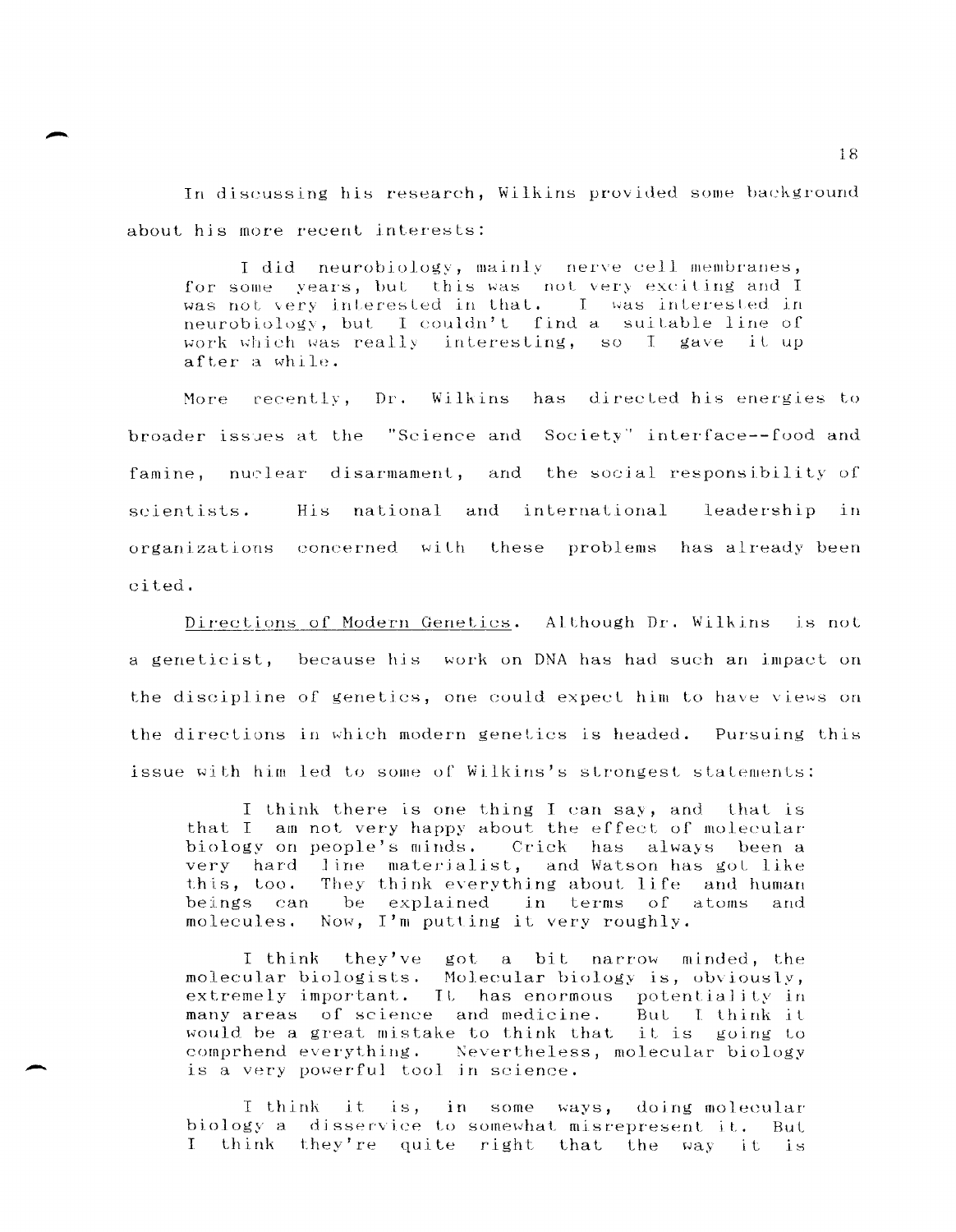be  $developing,$ there seems  $t_{0}$  $an$ immense potentiality...this field. Quite where it's going to go, I don't know.

his arguments against the mindset of many molecular In. biologists, Wilkins clearly reflects his interests in, and concerns for, humanity and education. He related his experiences at the Lindau meeting where Nobel Laureates held discussions before several hundred medical students, mainly German nationals. In discussions with four or five experts working in the area of recombinant DNA, the students "wanted to know all about the human implications of this work and what kind of ethical problems it Wilkins seemed to think that the students were might raise." very hard on the Laureates: The students seemed to think that the Nobelists "weren't concerned [enough] about the possible cultural, social, and philosophical effects of developments [in recombinant DNA work]."

Turning specifically to human genetics, Wilkins noted that  $"at.$ the moment, you see, as far as genetic diseases are concerned, one cannot do an awful lot." He noted that there are ways to alter somatic cells to produce a certain result, but he said that the Nobel Laureates at the Lindau meeting seemed to agree that to alter the genes themselves would be wrong. "This would be, as people say, playing God. And who would decide what genes you would alter and what the forms of the new genes ought to be?" Clearly he believes human genetic manipulation raises serious ethical problems.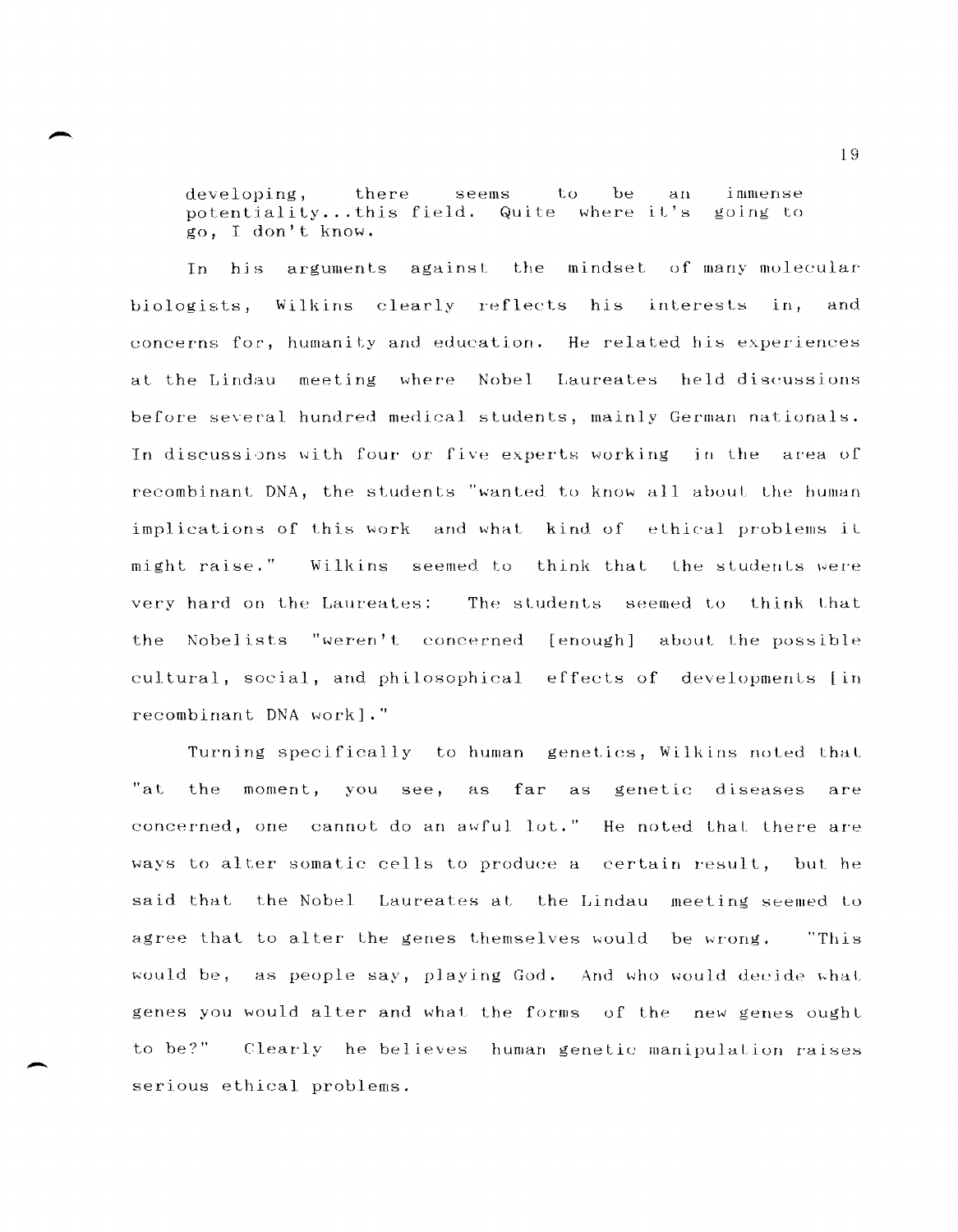Wilkins went on to say, "My own feeling would be that this type of ethical problem will get more acute in the future." He believes that the sure way to deal with those ethical problems is through education. His belief in education has led him to teach a discussion course about the social impact of the biosciences at Dr. Wilkins noted that as scientific King's College, London. knowledge increases and give us increased power to control life, moral and ethical problems are likely to arise. He believes "we have lots of discussion between scientists, lawyers, should medical people, and the public" concerning what these people think we ought to do in dealing with science and society issues.

#### Impressions

he agreed to a personal interview Dr. Wilkins said that because he likes to encourage young people who are interested in science to pursue these interests. Certainly the opportunity to have a private interview with a Nobel Laureate whose work has had impact on biology, was an inspiration. Most a major encouraging, however, was Dr. Wilkins's personal "down-to-earth" approach in the interview, and his very evident concern for human values and for the well being of all humanity.

Maurice Wilkins. scientist, Nobel Laureate, and humanitarian, should stimulate the interest of many young people pursue careers  $in$ science.  $As$ an advocate of science  $t_{0}$ education and scientific literacy, he ought to have impact on the lives of all citizens for whom an understanding of science is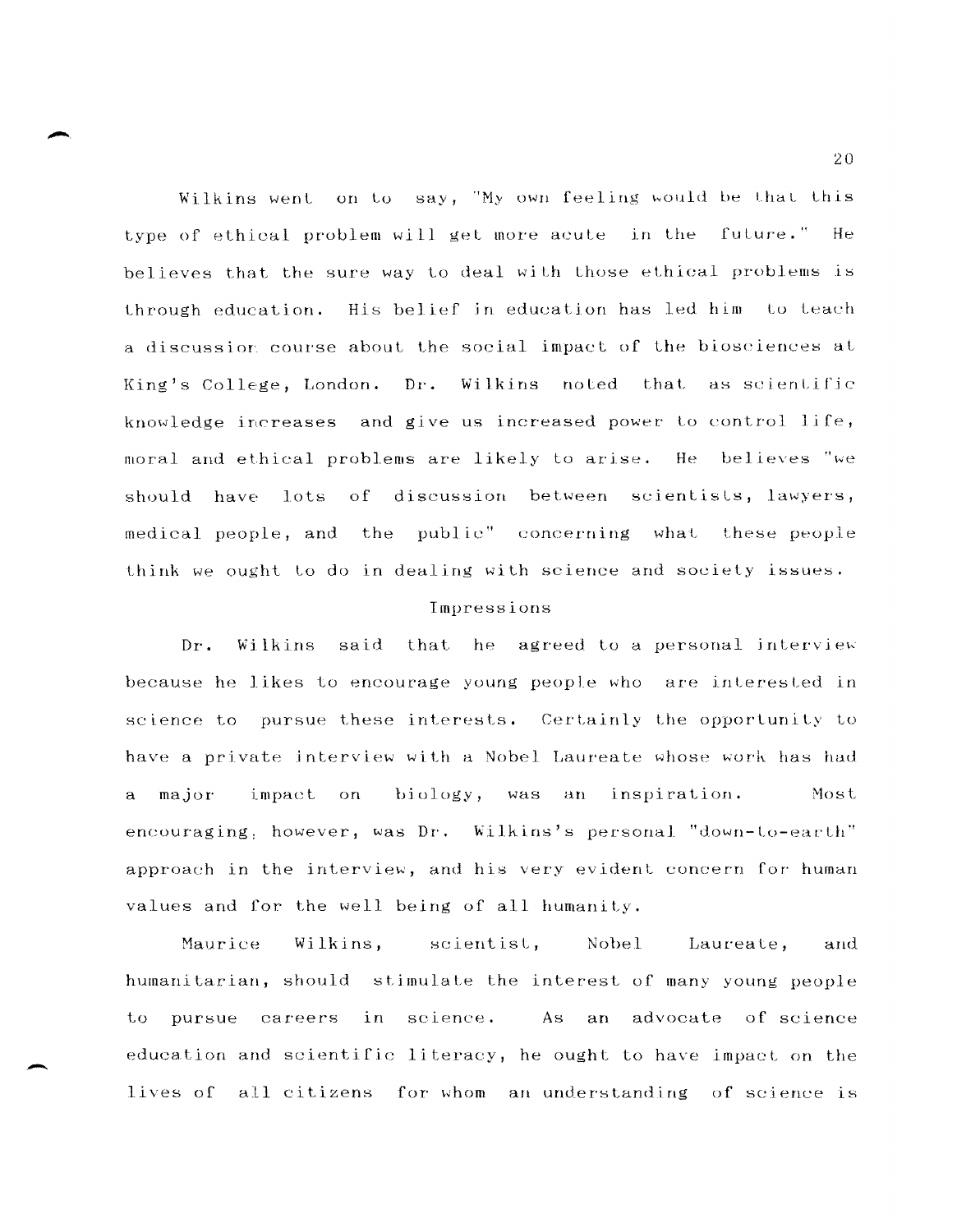essential for informed living in these last years of the Twentieth Century.

 $\overline{\phantom{a}}$